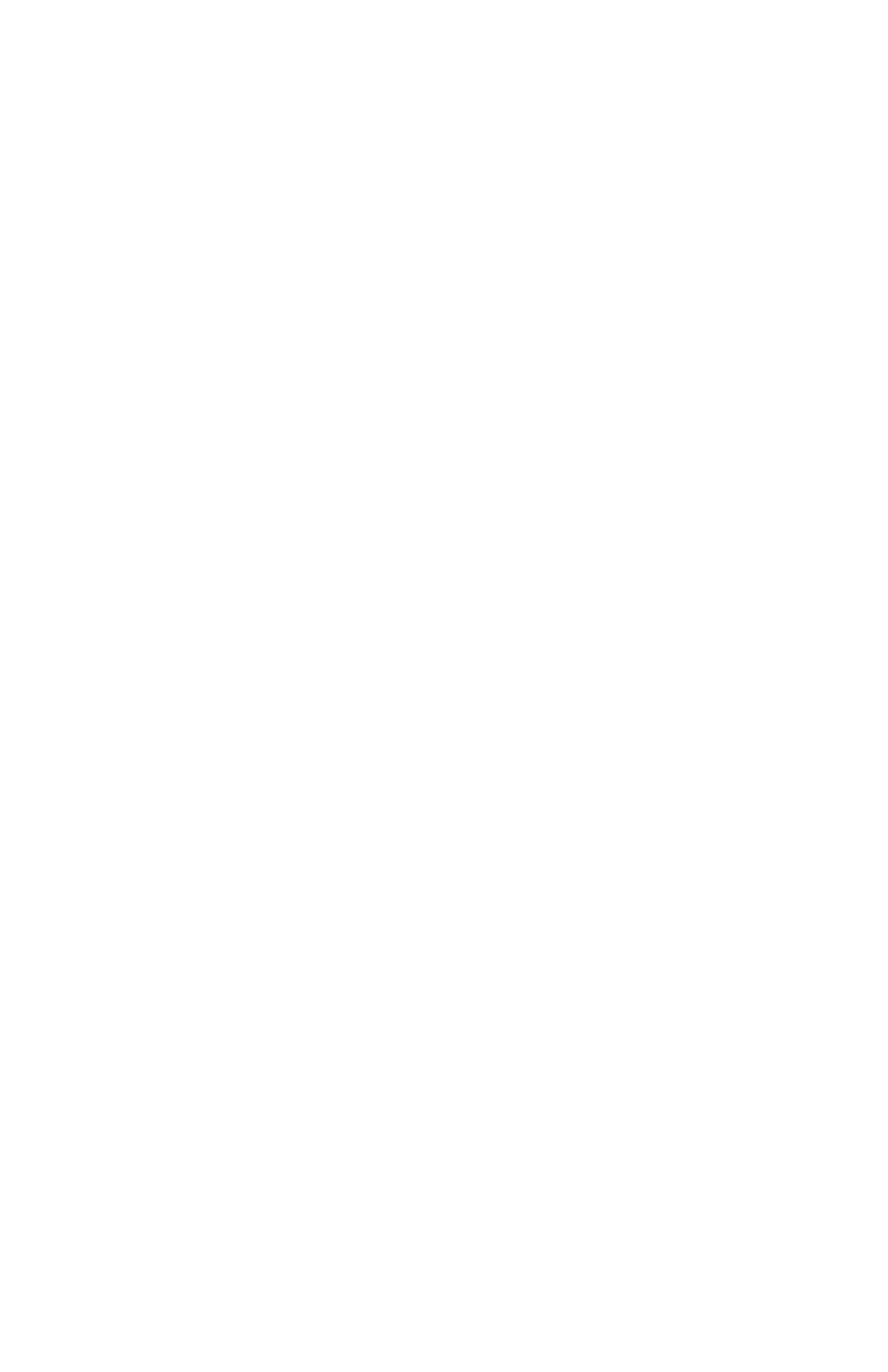# Transfiguration Sunday

*"And so we have the prophetic Word confirmed, which you do well to heed as a light that shines in a dark place, until the day dawns and the morning star rises in your hearts"* (1 Peter 1:19)

Setting from Worship Supplement, page 12, Service of Word and Sacrament, setting 2. The Lutheran Hymnal (TLH) (hymns 1-660) is the RED book. Worship Supplement (WS) (hymns 701-800) is the TAN book. (If you have difficulty standing, please feel free to remain seated as needed.)

VISITORS: It is a blessing to have you join us for worship today. We want you to be aware that because God's Word urges us to be instructed and agreed in faith before taking the Lord's Supper together, we kindly ask those who are not in fellowship with the CLC to first meet with the pastor before coming to Communion. We want to share in this blessing with you and do so on the basis of a united understanding of Christ and His teachings. If you would like more information, the pastor would be happy to meet with you. You can read more about our practice of "Close Communion" in the blue trifold pamphlet in the entryway. Thank you for your understanding. *1 Cor. 1:10; 10:16-17; 11:18-29*

# PRESERVICE MEDITATION: Psalm 103 (pp. 145-146 in TLH)

HYMN 284 (TLH) *"Father Of Mercies, In Thy Word"*

#### INVOCATION (page 12, WS) Matthew 28:19

- M: In the Name of the Father, and of the Son, and of the Holy Spirit.
- **C: Amen.**

### CONFESSION AND ABSOLUTION

- M: We have come into the presence of God, who created us to love and serve Him as His dear children. But we have disobeyed Him and deserve only His wrath and punishment. Therefore, let us confess our sins to Him and plead for His mercy.
- **C: Merciful Father in heaven, I am altogether sinful from birth. In countless ways I have sinned against You and do not deserve to be called Your child. But trusting in Jesus, my Savior, I pray: Have mercy on me according to Your unfailing love. Cleanse me from my sin, and take away my guilt.**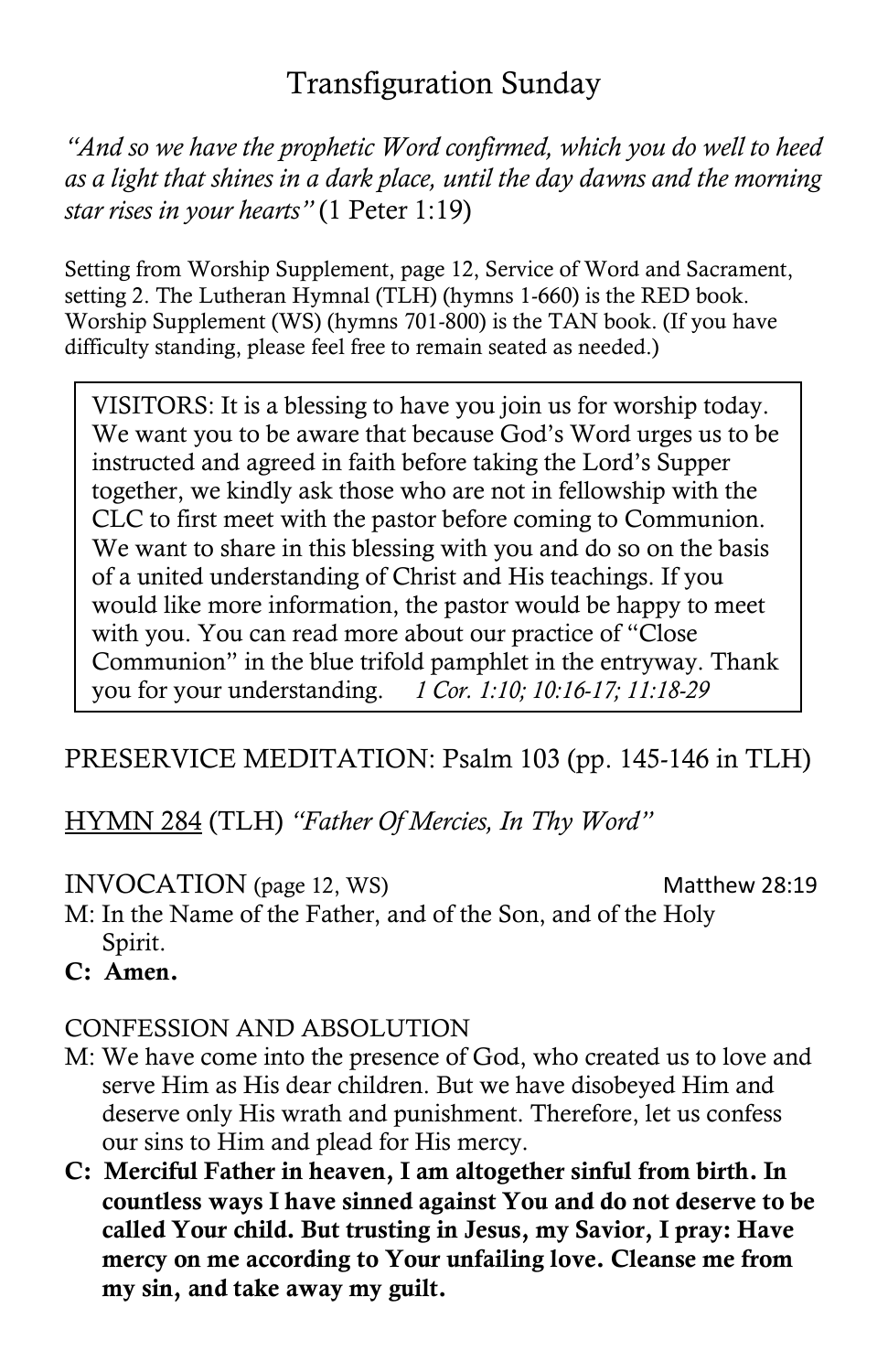- M: God, our heavenly Father, has forgiven all your sins. By the perfect life and innocent death of our Lord Jesus Christ, He has removed your guilt forever. You are His own dear child. May God give you strength to live according to His will.
- **C: Amen.**

Kyrie sung (page 13, WS) Mark 10:47

**C: Lord, have mercy on us. Christ, have mercy on us. Lord, have mercy on us.**

**Glory to God In the Highest - Gloria In Excelsis** Luke 2:14; Rev. 5:8-14

**Glory to God, we give You thanks and praise; Of heav'nly joy and peace on earth we sing. We worship You, to You our hearts we raise, Lord God, almighty Father, heav'nly King.**

**Lord Jesus Christ, the Father's only Son, You bore for us the load of this world's sin. O Lamb of God, Your glorious vict'ry won, Receive our prayer, grant us Your peace within.**

**Alone, O Christ, You only are the Lord, At God's right hand in majesty most high; Who, with the Spirit worshiped and adored, With all the heav'nly host we glorify.**

PRAYER OF THE DAY (page 14, WS)

M: Let us pray …

…through Jesus Christ our Lord, who lives and reigns with You and the Holy Spirit, one God, now and forever.

**C: Amen.**

### FIRST LESSON: Isaiah 42:1-9

1 "Behold! My Servant whom I uphold, My Elect One *in whom* My soul delights! I have put My Spirit upon Him; He will bring forth justice to the Gentiles. <sup>2</sup> He will not cry out, nor raise *His voice,* nor cause His voice to be heard in the street. <sup>3</sup> A bruised reed He will not break, and smoking flax He will not quench; He will bring forth justice for truth. <sup>4</sup> He will not fail nor be discouraged, till He has established justice in the earth; and the coastlands shall wait for His law." <sup>5</sup> Thus says God the LORD, Who created the heavens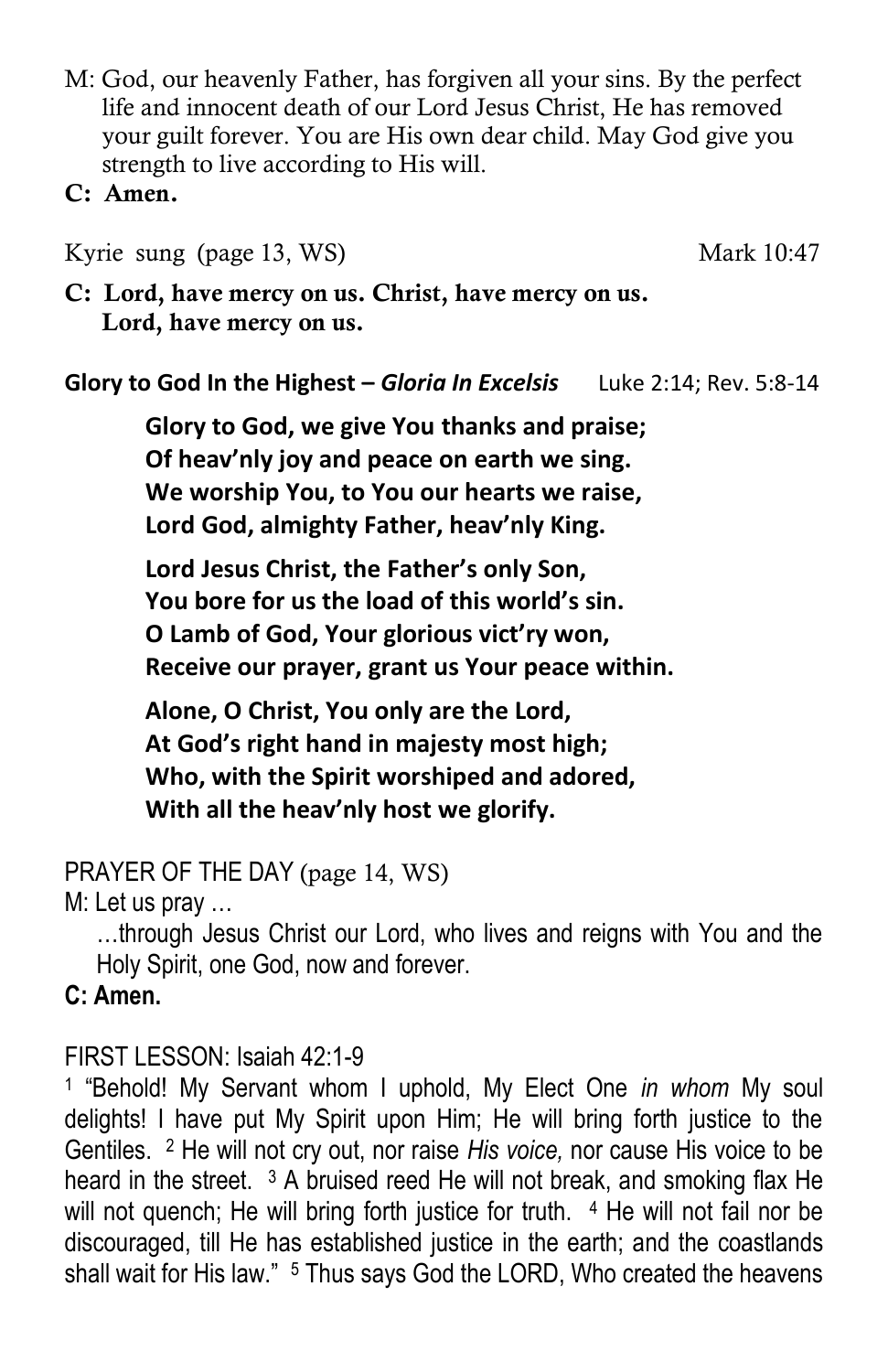and stretched them out, Who spread forth the earth and that which comes from it, Who gives breath to the people on it, and spirit to those who walk on it: <sup>6</sup> "I, the LORD, have called You in righteousness, and will hold Your hand; I will keep You and give You as a covenant to the people, as a light to the Gentiles, <sup>7</sup> to open blind eyes, to bring out prisoners from the prison, those who sit in darkness from the prison house. <sup>8</sup> I *am* the LORD, that *is* My name; and My glory I will not give to another, nor My praise to carved images. <sup>9</sup> Behold, the former things have come to pass, and new things I declare; before they spring forth I tell you of them."

PSALM OF THE DAY *(responsively)* – from Psalm 36

- M: Your mercy, O LORD, is in the heavens;
- **C: Your faithfulness reaches to the clouds.**
- M: Your righteousness is like the great mountains;
- **C: Your judgments are a great deep; O LORD, You preserve man and beast.**
- M: How precious is Your lovingkindness, O God!
- **C: Therefore the children of men put their trust under the shadow of Your wings.**
- M: They are abundantly satisfied with the fullness of Your house,
- **C: and You give them drink from the river of Your pleasures.**
- M: For with You is the fountain of life;
- **C: In Your light we see light.**
- M: Oh, continue Your lovingkindness to those who know You,
- **C: And Your righteousness to the upright in heart.**

# SECOND LESSON: 1 Peter 1:16-21 *rise*

<sup>16</sup> For we did not follow cunningly devised fables when we made known to you the power and coming of our Lord Jesus Christ, but were eyewitnesses of His majesty. <sup>17</sup> For He received from God the Father honor and glory when such a voice came to Him from the Excellent Glory: "This is My beloved Son, in whom I am well pleased." <sup>18</sup> And we heard this voice which came from heaven when we were with Him on the holy mountain. <sup>19</sup> And so we have the prophetic Word confirmed, which you do well to heed as a light that shines in a dark place, until the day dawns and the morning star rises in your hearts; <sup>20</sup> knowing this first, that no prophecy of Scripture is of any private interpretation, <sup>21</sup> for prophecy never came by the will of man, but holy men of God spoke *as they were* moved by the Holy Spirit.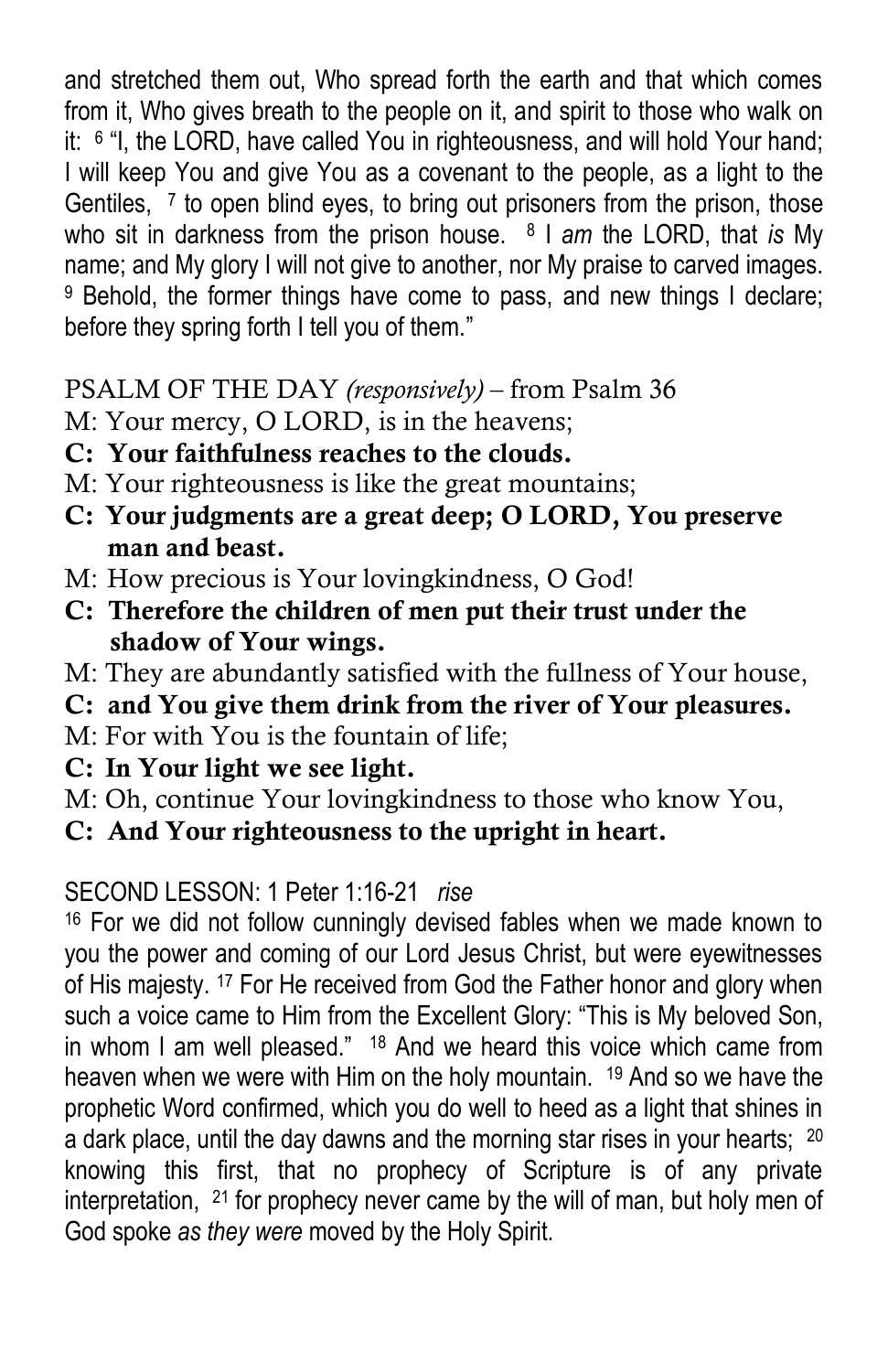M: Blessed are they who hear the Word of God and keep it. **Alleluia** (sung) (page 14, WS)

> **Alleluia! Alleluia! Alleluia! These words are written that we may believe that Jesus is the Christ, the Son of God. Alleluia! Alleluia! Alleluia!**

#### THE NICENE CREED (page 5, WS)

**I believe in one God, the Father almighty, maker of heaven and earth and of all things visible and invisible.** 

**And in one Lord Jesus Christ, the only-begotten Son of God, begotten of His Father before all worlds, God of God, Light of Light, very God of very God, begotten, not made, being of one substance with the Father, by Whom all things were made; Who for us men and for our salvation came down from heaven and was incarnate by the Holy Spirit of the virgin Mary and was made man; and was crucified also for us under Pontius Pilate. He suffered and was buried. And the third day He rose again according to the Scriptures and ascended into heaven and sits at the right hand of the Father. And He will come again with glory to judge both the living and the dead, Whose kingdom will have no end. And I believe in the Holy Spirit, the Lord and giver of life, Who proceeds from the Father and the Son, Who with the Father and the Son together is worshiped and glorified, Who spoke by the prophets. And I believe in one holy Christian and apostolic Church, I acknowledge one baptism for the remission of sins,**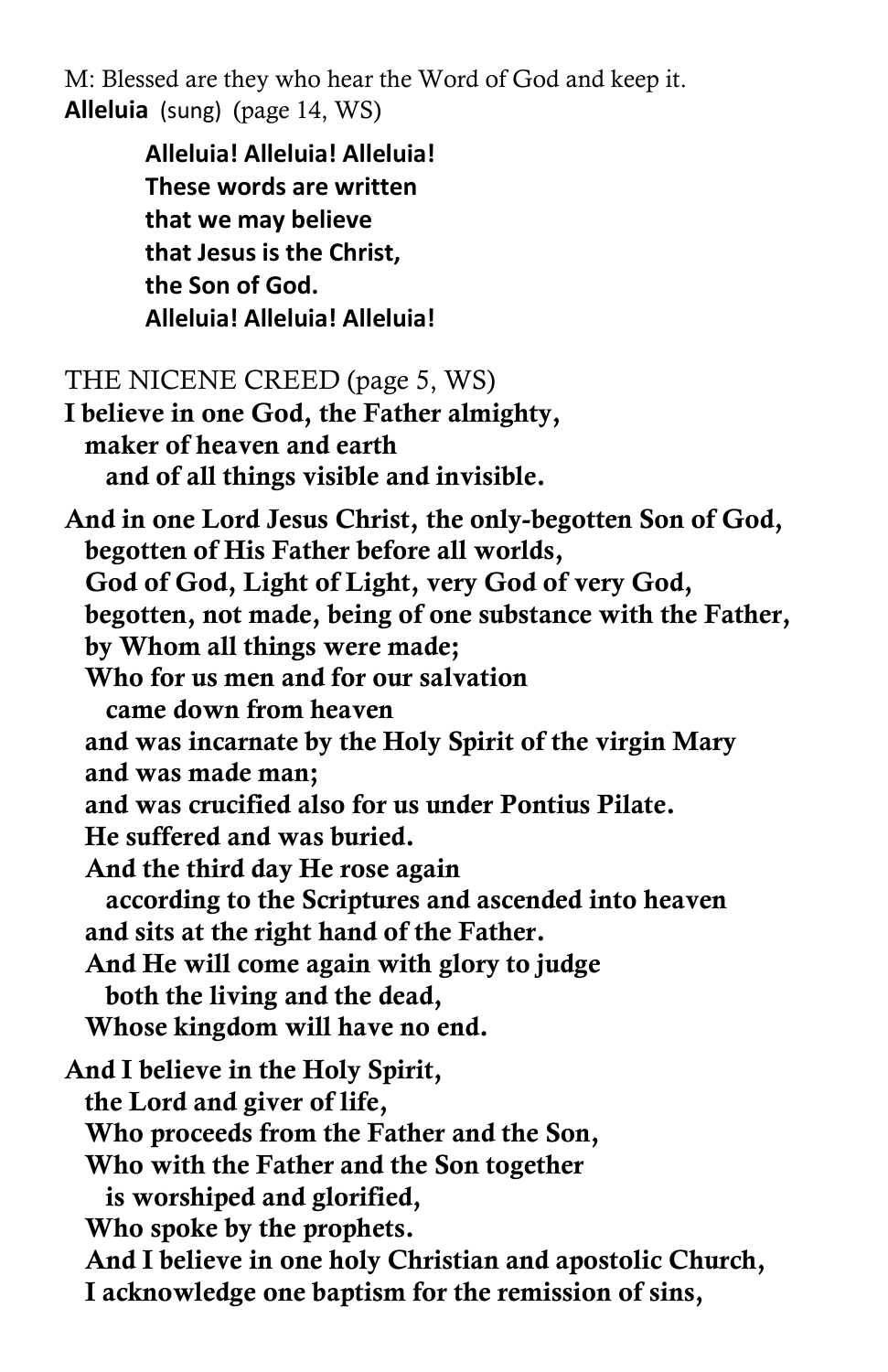### **And I look for the resurrection of the dead And the life of the world to come. Amen**

HYMN 657 (TLH) *"Beautiful Savior"*

## SERMON: Mark 9:2-10

# **THE COMFORT IN JESUS' TRANSFIGURATION**

 $2$  Now after six days Jesus took Peter, James, and John, and led them up on a high mountain apart by themselves; and He was transfigured before them.  $3^{\circ}$  His clothes became shining, exceedingly white, like snow, such as no launderer on earth can whiten them. <sup>4</sup> And Elijah appeared to them with Moses, and they were talking with Jesus.  $5$  Then Peter answered and said to Jesus, "Rabbi, it is good for us to be here; and let us make three tabernacles: one for You, one for Moses, and one for Elijah" –

6 because he did not know what to say, for they were greatly afraid.  $7$  And a cloud came and overshadowed them; and a voice Him!" <sup>8</sup> Suddenly, when they had looked around, they saw no one anymore, but only Jesus with themselves.  $9$  Now as they came down from the mountain, He commanded them that they should tell no one the things they had seen, till the Son of Man had risen from the dead.  $10^{\circ}$  So they kept this word to themselves, questioning what the rising from the dead meant.

M: The peace of God, which surpasses all understanding, will guard your hearts and minds through Christ Jesus. Philip. 4:7

OFFERTORY *sung* (page 16, WS) Psalm 51:10-12

**Create in me a clean heart, O God, And renew a right spirit within me. Cast me not away from Your presence. Take not Your Holy Spirit from me. Restore to me the joy of Your salvation. Uphold with Your Spirit free.**

The Offering from grateful hearts

HYMN 341 *"Crown Him With Many Crowns"*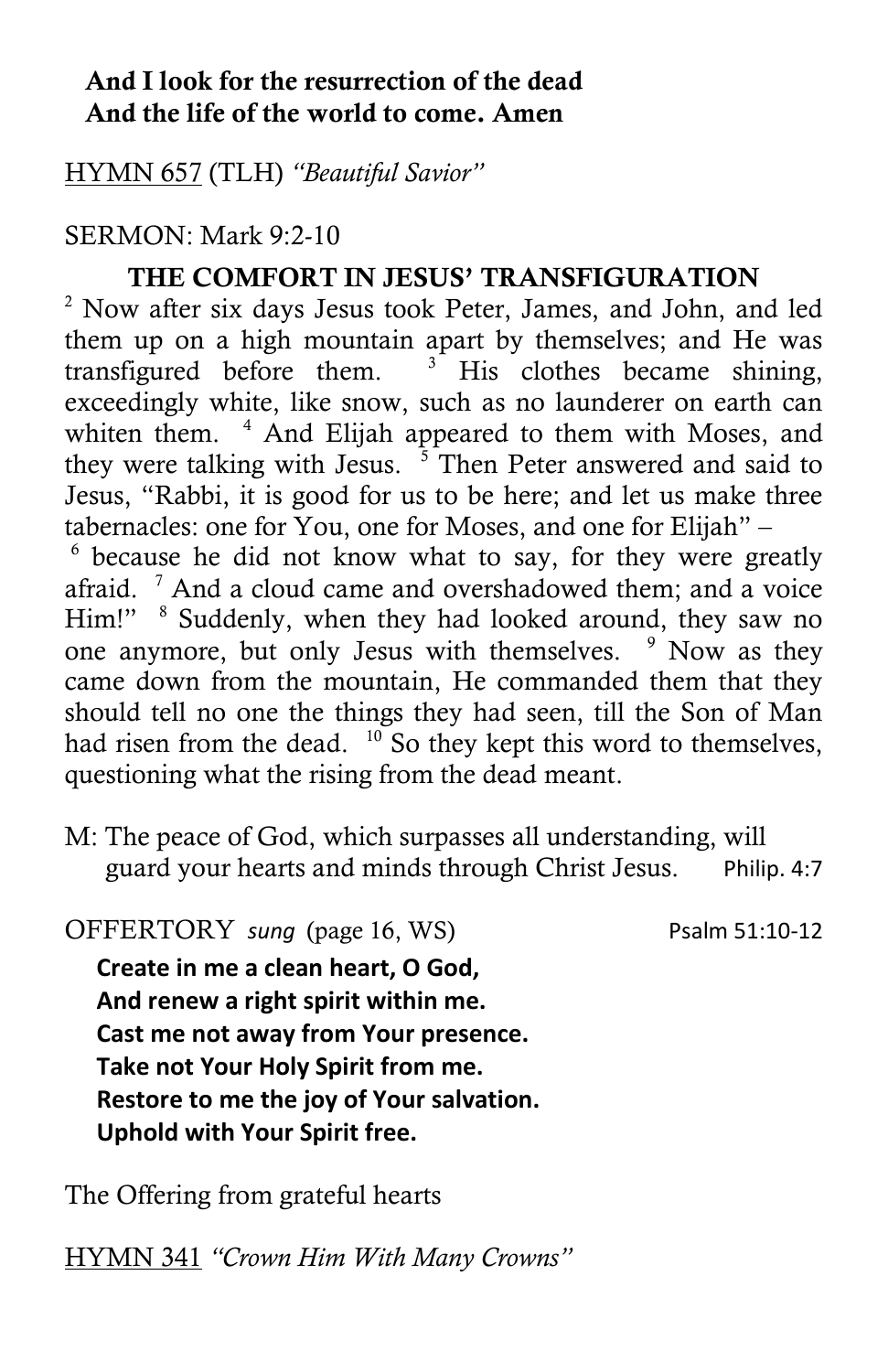PRAYER OF THE CHURCH THE LORD'S PRAYER **Our Father, who art in heaven, hallowed be Thy name, Thy kingdom come, Thy will be done on earth as it is in heaven. Give us this day our daily bread; and forgive us our trespasses as we forgive those who trespass against us; and lead us not into temptation, but deliver us from evil. For Thine is the kingdom, and the power, and the glory forever and ever. Amen.**

THE SERVICE OF THE SACRAMENT (page 17, WS)

 M: The Lord be with you.  **C: And also with you.**



M: Lift up your hearts.

**C: We lift them up to the Lord.**

M: It is right and beneficial that we should at all times and in all places give thanks to You, O Lord, holy Father, almighty and everlasting God…

 *(the appropriate Preface is read)*

 Therefore with angels and archangels, and with all the company of heaven, we magnify Your glorious Name, evermore praising You and saying:

HOLY, HOLY, HOLY – *Sanctus* (sung) (p. 18, WS) Is. 6:3; Mt. 21:9 **Holy, holy, holy Lord, God of Sabaoth adored; Heav'n and earth with full acclaim shout the glory of Your name. Sing hosanna in the highest, sing hosanna to the Lord; Truly blest is He who comes in the name of the Lord!**

WORDS OF INSTITUTION Mt. 26; Mk. 14; Lk. 22; 1 Cor. 11

M: Our Lord Jesus Christ, the same night in which He was betrayed, took bread. And when He had given thanks, He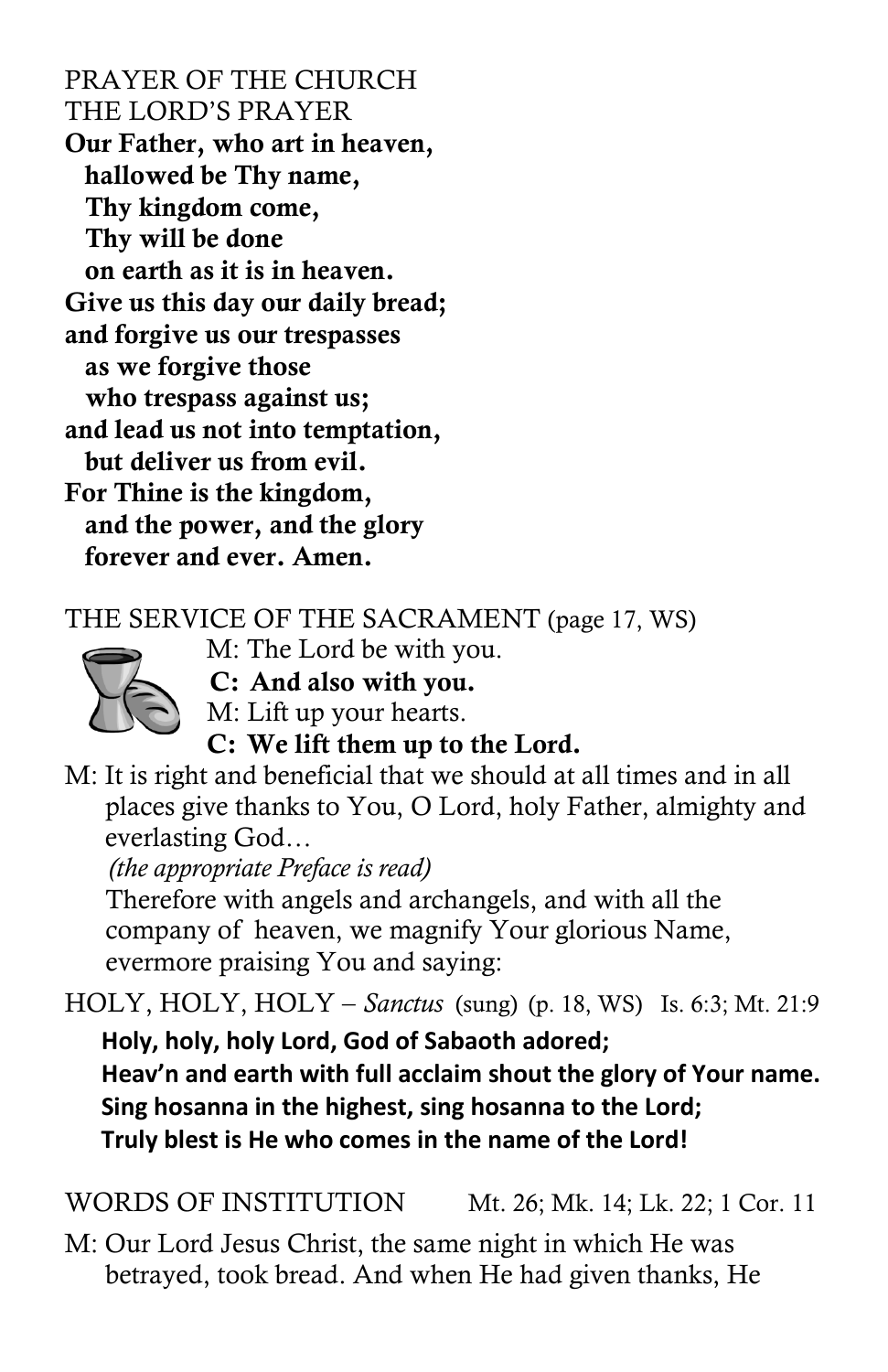broke it and gave it to His disciples, saying, "Take eat. This is My body, which is given for you. Do this in remembrance of Me."

 In the same way He took the cup, after supper, gave thanks, and gave it to them saying, "Drink of it, all of you. This cup is the new covenant in My blood, which is shed for you for the forgiveness of sins. Do this, whenever you drink it, in remembrance of Me."

The peace of the Lord be with you always!

LAMB OF GOD – *Agnus Dei sung* (page 19, WS) John 1:29 **O Lamb of God, O Christ our Lord, Whose blood, once shed, true life restored, Impart Your joy, our faith increase. Sustain with Your mercy and grant us Your peace.**

# DISTRIBUTION

- M: Take and eat. This is the true body of our Lord and Savior, Jesus Christ, given into death for your sins.
- M: Take and drink. This is the true blood of our Lord and Savior, Jesus Christ, shed for you for the forgiveness of sins.

O LORD, NOW LET YOUR SERVANT – *Nunc Dimittis sung* (page 20, WS) Luke 2:29-32

 **O Lord, now let You servant depart in heavn'ly peace, For I have seen the glory of Your redeeming grace: A light to lead the Gentiles unto Your holy hill, The glory of Your people, Your chosen Israel.**

 **All glory to the Father, All glory to the Son, All glory to the Spirit, Forever Three in One; For as in the beginning, Is now, shall ever be, God's triune name resounding Through all eternity.**

M: Go in peace. Serve the Lord with gladness.

THANKSGIVING (page 21, WS) *sung* Luke 7:50; Psalm 100:2  **My heart has now become Your dwelling,**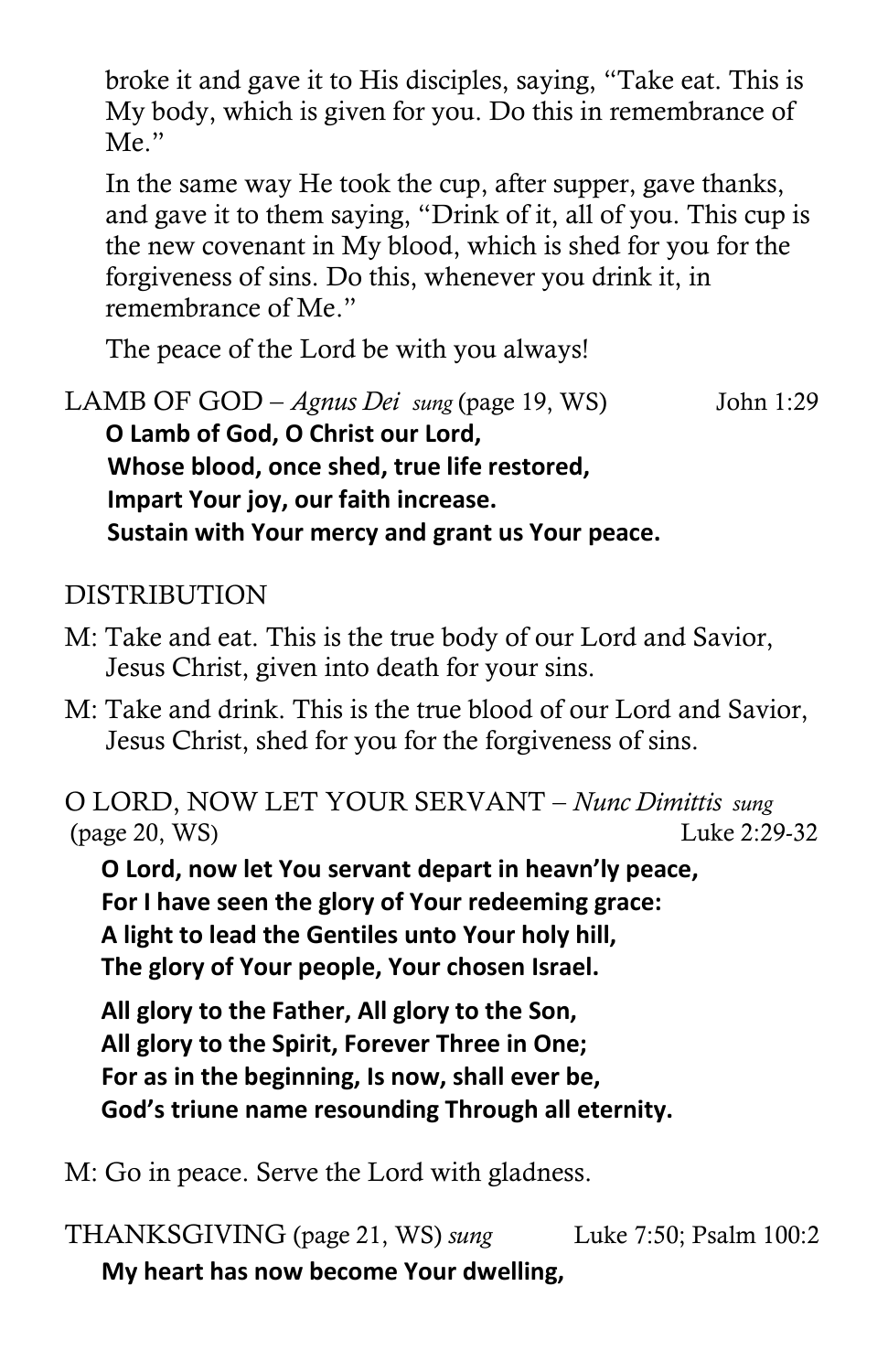**O blessed, holy Trinity. With angels I, Your praises telling, Shall live in joy eternally. Lord, may Your body and Your blood Be for my soul the highest good!**

THE BENEDICTION Numbers 6:24-26

M: The Lord bless you and keep you. The Lord make His face shine upon you and be gracious to you. The Lord lift up His countenance upon you and give you peace.

**C: Amen.**

#### HYMN 53 *"Abide, O Dearest Jesus"*

*Lord, Have Mercy* – Tune and Setting: © 2000 John C. Reim. Used by permission. *Confession and Absolution* – Text from "Christian Worship: A Lutheran Hymnal." © 1993 Northwestern Publishing House. *Glory to God in the Highest* – Text: Edwin LeGrice. © Kevin Mayhew Ltd. Tune and Setting: Walter Greatorex, alt. © Oxford University Press. *Alleluia Verse* – Test: "Christian Worship: A Lutheran Hymnal." © 1993 Northwestern Publishing House. Tune and Setting: Kermit G. Moldenhauer. *Holy, Holy, Holy* – Text: Stephen P. Starke © 1998 Concordia Publishing House. Tune and Setting: © 1998 Concordia Publishing House. *O Lord, Now Let Your Servant* – Text: Ernest Ryden, st. 1 © Board of Publication, Lutheran Church in America. Reprinted by permission of Augsburg Fortress. St. 2 © Concordia Publishing House. Tune: public domain. Setting © 1998 Concordia Publishing House. *Confession and Absolution*; *Gloria in Excelsis*; *Alleluia Verse; Holy, Holy, Holy; O Lord, Now Let Your Servant* used by permission. All rights reserved. Reprinted under One License.net license # A-A-723598. A Service of the Sacrament settings from *The Lutheran Hymnal* ©1941, used by permission, Concordia Publishing House, license #000013678. *Offertory, Thanksgiving,* and other texts are in public domain. Unless otherwise noted, Scripture quotations taken from the New King James Version ©1982 Thomas Nelson. Used by permission. All rights reserved.

\*\*\*\*

WELCOME, VISITORS! We're very happy that you are here today! You are always welcome. Please leave a record of your visit in our guest book in the narthex.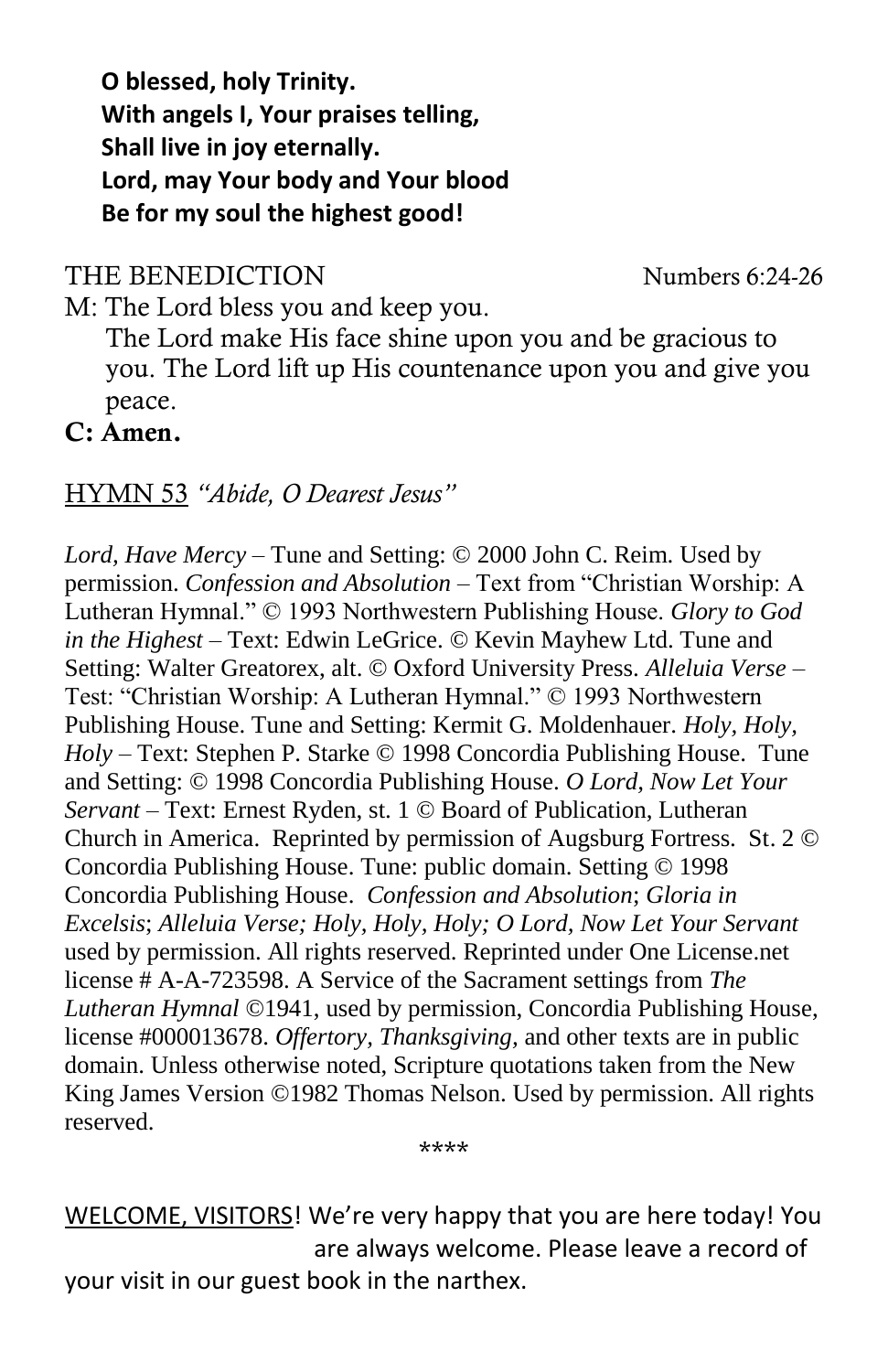TODAY is a Communion Sunday. Our USHER is Glenn Libby. Following our church service instead of our Bible Study we have our ANNUAL VOTERS MEETING.

SUNDAY: WORSHIP SERVICE: 10:00 AM; SUNDAY SCHOOL and BIBLE STUDY: 11:15 AM.

NEXT SUNDAY our USHER is Greg Suwanski. The NORTH AURORA CARE CENTER SERVICE is at 3:00 PM, and the BATAVIA REHAB SERVICE is at 4:00 PM.

ASCENSION FRUITS OF FAITH: Last Sunday's offering was \$291.00, and our attendance was 12.

AVA ROSE ESERHUT, daughter of Dave and Laurie Eserhut, was baptized by our pastor in her home this past

Tuesday, January 31. There will be an affirmation of Ava's baptism during one of our upcoming Sunday morning services. Jesus tells us, "Let the children come to Me, and do not hinder them, for to such belongs the kingdom of God" (Luke 18:16, ESV). "When the goodness and loving kindness of God our Savior appeared, He saved us, not because of works done by us in righteousness, but according to His own mercy, by the washing of regeneration and renewal of the Holy Spirit, whom He poured out on us richly through Jesus Christ our Savior, so that being justified by His grace we might become heirs according to the hope of eternal life." (Titus 2:4-7) WE REMEMBER IN OUR PRAYERS Pastor David Baker, trying to

recover from serious liver and

kidney problems; Derek Windsor (David Windsor's brother), with blood problems; and Janice Starkey, the wife of Pastor Ed Starkey, who has been diagnosed with stage 4 inflammatory breast cancer. A secondary bone cancer is in her sternum. Janice is receiving treatment at the Corpus Christi Cancer Center. "God is our refuge and strength, an ever-present help in trouble." (Psalm 46:1) CLC NEWS: Pastor Mark Weis of Grace Lutheran Church, Cape Coral,

 FL, received and returned the call to Rock of Ages Lutheran Church, Grand Rapids, MI. St. Luke's Lutheran Church of Lemmon, SD, has called Pastor Edward Starkey of Resurrection Lutheran Church, Corpus Christi, TX. Brandan Heinze has accepted the call to teach Mathematics at Immanuel Lutheran School in